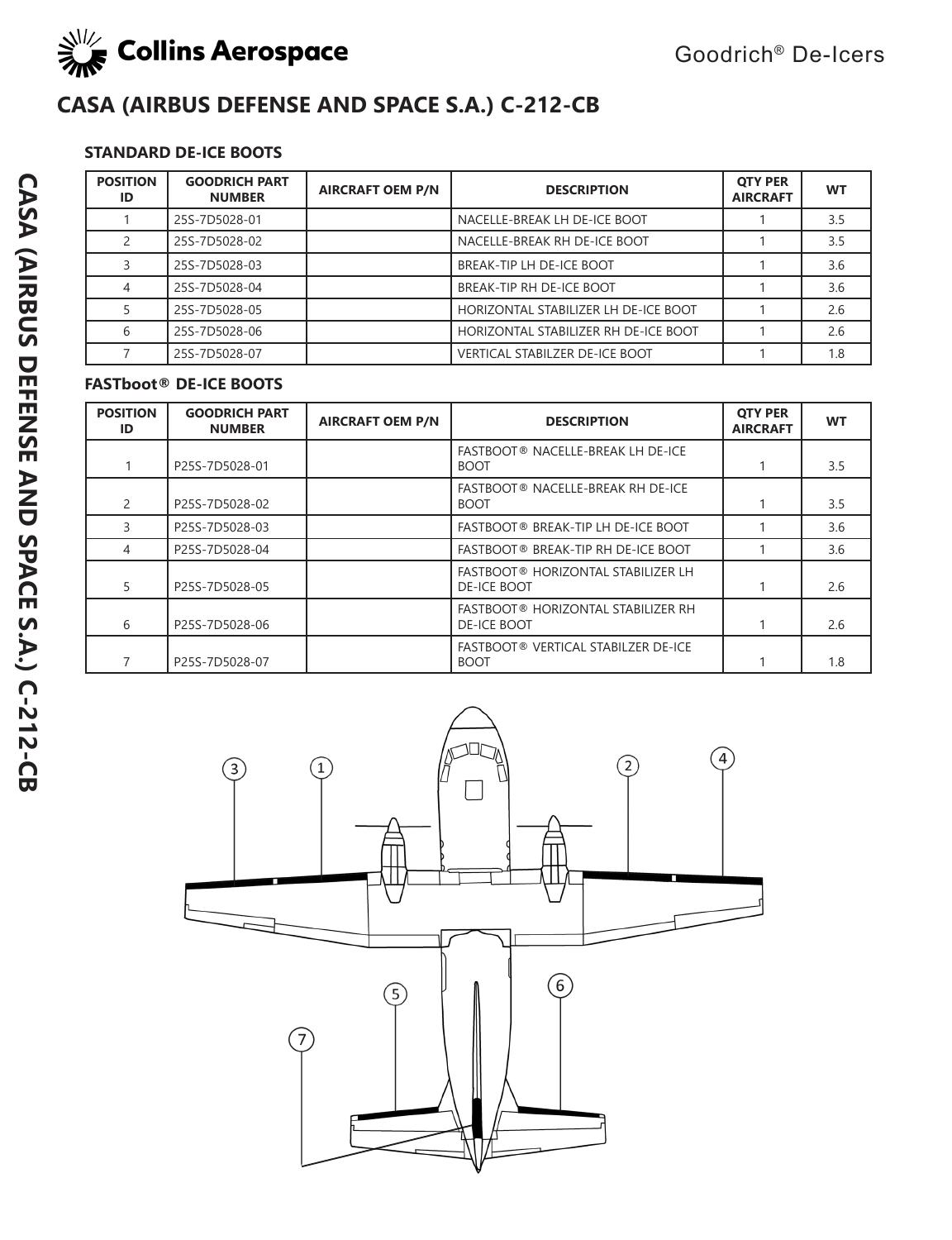

## **STANDARD DE-ICE BOOTS**

| <b>POSITION</b><br>ID | <b>GOODRICH PART</b><br><b>NUMBER</b> | <b>AIRCRAFT OEM P/N</b> | <b>DESCRIPTION</b>                    | <b>OTY PER</b><br><b>AIRCRAFT</b> | <b>WT</b> |
|-----------------------|---------------------------------------|-------------------------|---------------------------------------|-----------------------------------|-----------|
|                       | 25S-7D5028-01                         |                         | NACELLE-BREAK LH DE-ICE BOOT          |                                   | 3.5       |
|                       | 25S-7D5028-02                         |                         | NACELLE-BREAK RH DE-ICE BOOT          |                                   | 3.5       |
|                       | 25S-7D5028-03                         |                         | BREAK-TIP LH DE-ICE BOOT              |                                   | 3.6       |
|                       | 25S-7D5028-04                         |                         | BREAK-TIP RH DE-ICE BOOT              |                                   | 3.6       |
|                       | 25S-7D5028-09                         |                         | HORIZONTAL STABILIZER LH DE-ICE BOOT  |                                   | 3.3       |
|                       | 25S-7D5028-10                         |                         | HORIZONTAL STABILIZER RH DE-ICE BOOT  |                                   | 3.3       |
|                       | 25S-7D5028-07                         |                         | <b>VERTICAL STABILZER DE-ICE BOOT</b> |                                   | 1.8       |

#### **FASTboot® DE-ICE BOOTS**

| <b>POSITION</b><br>ID | <b>GOODRICH PART</b><br><b>NUMBER</b> | <b>AIRCRAFT OEM P/N</b> | <b>DESCRIPTION</b>                                       | <b>OTY PER</b><br><b>AIRCRAFT</b> | <b>WT</b> |
|-----------------------|---------------------------------------|-------------------------|----------------------------------------------------------|-----------------------------------|-----------|
|                       | P25S-7D5028-01                        |                         | FASTBOOT® NACELLE-BREAK LH DE-ICE<br><b>BOOT</b>         |                                   | 3.5       |
| $\mathcal{P}$         | P25S-7D5028-02                        |                         | FASTBOOT® NACELLE-BREAK RH DE-ICE<br><b>BOOT</b>         |                                   | 3.5       |
| 3                     | P25S-7D5028-03                        |                         | FASTBOOT® BREAK-TIP LH DE-ICE BOOT                       |                                   | 3.6       |
| 4                     | P25S-7D5028-04                        |                         | FASTBOOT® BREAK-TIP RH DE-ICE BOOT                       |                                   | 3.6       |
| 5                     | P25S-7D5028-09                        |                         | FASTBOOT® HORIZONTAL STABILIZER LH<br><b>DE-ICE BOOT</b> |                                   | 3.3       |
| 6                     | P25S-7D5028-10                        |                         | FASTBOOT® HORIZONTAL STABILIZER RH<br><b>DE-ICE BOOT</b> |                                   | 3.3       |
|                       | P25S-7D5028-07                        |                         | FASTBOOT® VERTICAL STABILZER DE-ICE<br><b>BOOT</b>       |                                   | 1.8       |

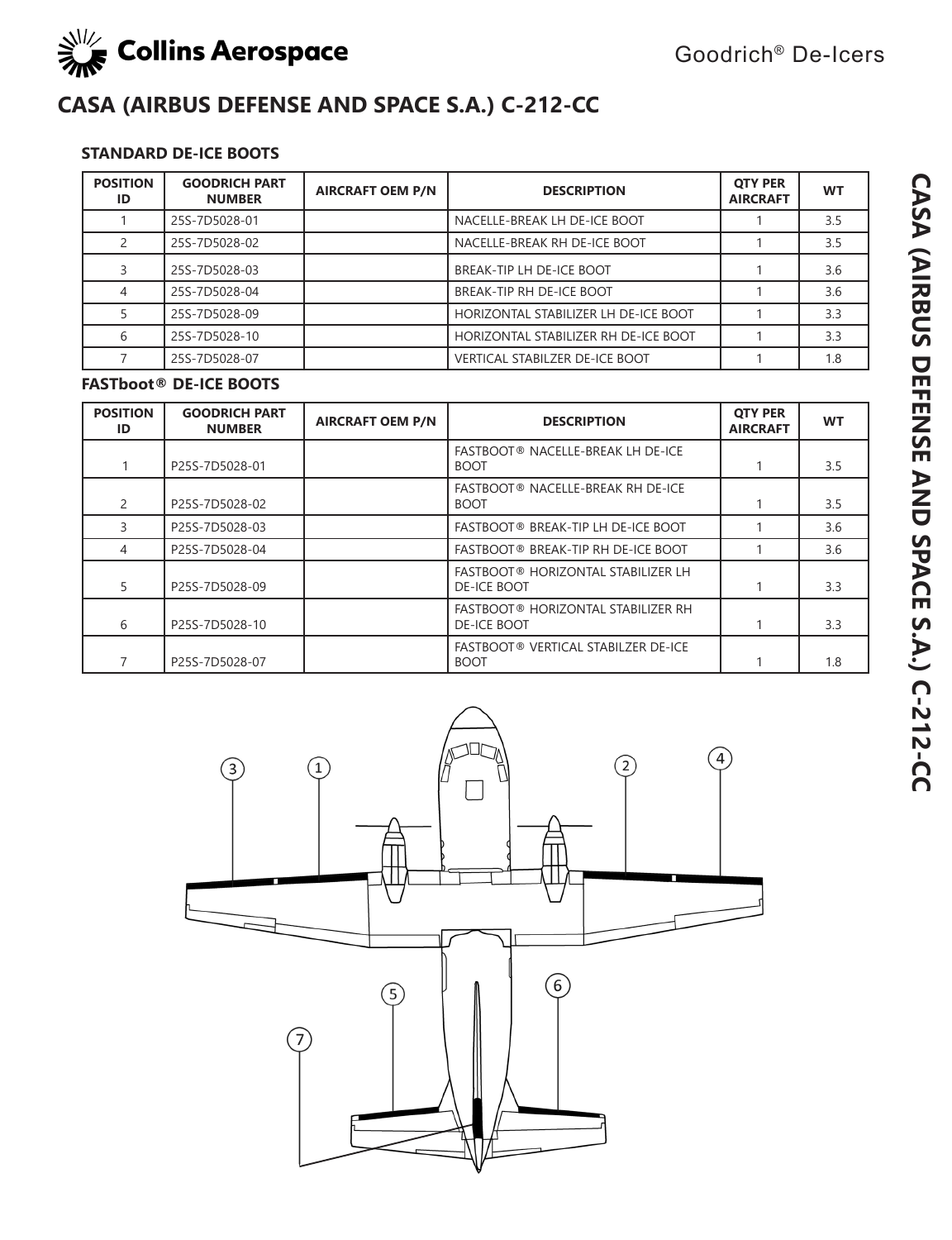

### **STANDARD DE-ICE BOOTS**

| <b>POSITION</b><br>ID | <b>GOODRICH PART</b><br><b>NUMBER</b> | <b>AIRCRAFT OEM P/N</b> | <b>DESCRIPTION</b>                    | <b>OTY PER</b><br><b>AIRCRAFT</b> | <b>WT</b> |
|-----------------------|---------------------------------------|-------------------------|---------------------------------------|-----------------------------------|-----------|
|                       | 29S-7D5154-01                         |                         | NACELLE-BREAK LH DE-ICE BOOT          |                                   | 7.9       |
|                       | 29S-7D5154-02                         |                         | NACELLE-BREAK RH DE-ICE BOOT          |                                   | 7.9       |
|                       | 29S-7D5154-03                         |                         | BREAK-TIP LH DE-ICE BOOT              |                                   | 7.8       |
| 4                     | 29S-7D5154-04                         |                         | BREAK-TIP RH DE-ICE BOOT              |                                   | 7.8       |
|                       | 29S-7D5154-05                         |                         | HORIZONTAL STABILIZER LH DE-ICE BOOT  |                                   | 4.7       |
| 6                     | 29S-7D5154-06                         |                         | HORIZONTAL STABILIZER RH DE-ICE BOOT  |                                   | 4.7       |
|                       | 29S-7D5154-07                         |                         | <b>VERTICAL STABILZER DE-ICE BOOT</b> |                                   | 4.3       |

### **OPTIONAL STANDARD DE-ICE BOOTS**

| <b>POSITION</b><br>ID | <b>GOODRICH PART</b><br><b>NUMBER</b> | <b>AIRCRAFT OEM P/N</b> | <b>DESCRIPTION</b>                                       | <b>OTY PER</b><br><b>AIRCRAFT</b> | <b>WT</b> |
|-----------------------|---------------------------------------|-------------------------|----------------------------------------------------------|-----------------------------------|-----------|
|                       | 29S-7D5154-09                         |                         | HORIZONTAL STABILIZER LH (ESTANE®)<br><b>DE-ICE BOOT</b> |                                   | 4.7       |
|                       | 29S-7D5154-10                         |                         | HORIZONTAL STABILIZER RH (ESTANE®)<br><b>DE-ICE BOOT</b> |                                   | 4.7       |

\*ESTANE® DE-ICERS HAVE A SURFACE PLY RESISTANT TO DIESTER TYPE ENGINE OIL

## **FASTboot® DE-ICE BOOTS**

| <b>POSITION</b><br>ID | <b>GOODRICH PART</b><br><b>NUMBER</b> | <b>AIRCRAFT OEM P/N</b> | <b>DESCRIPTION</b>                                       | <b>OTY PER</b><br><b>AIRCRAFT</b> | <b>WT</b> |
|-----------------------|---------------------------------------|-------------------------|----------------------------------------------------------|-----------------------------------|-----------|
|                       | P29S-7D5154-01                        |                         | FASTBOOT® NACELLE-BREAK LH DE-ICE<br><b>BOOT</b>         |                                   | 7.9       |
|                       | P29S-7D5154-02                        |                         | FASTBOOT® NACELLE-BREAK RH DE-ICE<br><b>BOOT</b>         |                                   | 7.9       |
|                       | P29S-7D5154-03                        |                         | FASTBOOT® BREAK-TIP LH DE-ICE BOOT                       |                                   | 7.8       |
| 4                     | P29S-7D5154-04                        |                         | FASTBOOT® BREAK-TIP RH DE-ICE BOOT                       |                                   | 7.8       |
| 5.                    | P29S-7D5154-05                        |                         | FASTBOOT® HORIZONTAL STABILIZER LH<br><b>DE-ICE BOOT</b> |                                   | 4.7       |
| 6                     | P29S-7D5154-06                        |                         | FASTBOOT® HORIZONTAL STABILIZER RH<br><b>DE-ICE BOOT</b> |                                   | 4.7       |
|                       | P29S-7D5154-07                        |                         | FASTBOOT® VERTICAL STABILIZER DE-ICE<br><b>BOOT</b>      |                                   | 4.3       |

### **OPTIONAL FASTboot® DE-ICE BOOTS**

| <b>POSITION</b><br>ID | <b>GOODRICH PART</b><br><b>NUMBER</b> | <b>AIRCRAFT OEM P/N</b> | <b>DESCRIPTION</b>                                          | <b>OTY PER</b><br><b>AIRCRAFT</b> | WТ  |
|-----------------------|---------------------------------------|-------------------------|-------------------------------------------------------------|-----------------------------------|-----|
|                       | P29S-7D5154-09                        |                         | FASTBOOT® HORIZONTAL STABILIZER LH<br>(ESTANE®) DE-ICE BOOT |                                   | 4.7 |
|                       | P29S-7D5154-10                        |                         | FASTBOOT® HORIZONTAL STABILIZER RH<br>(ESTANE®) DE-ICE BOOT |                                   | 4.7 |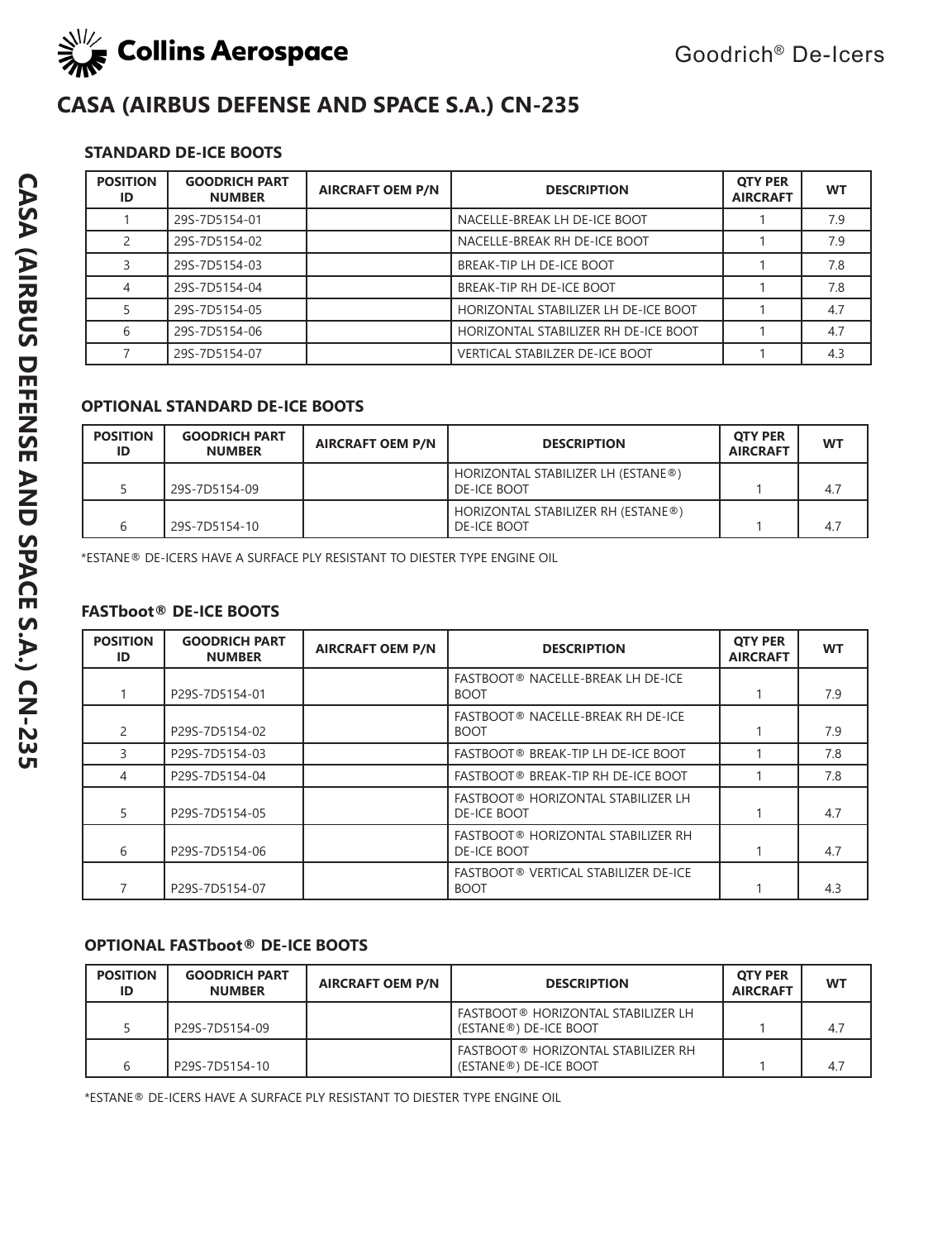

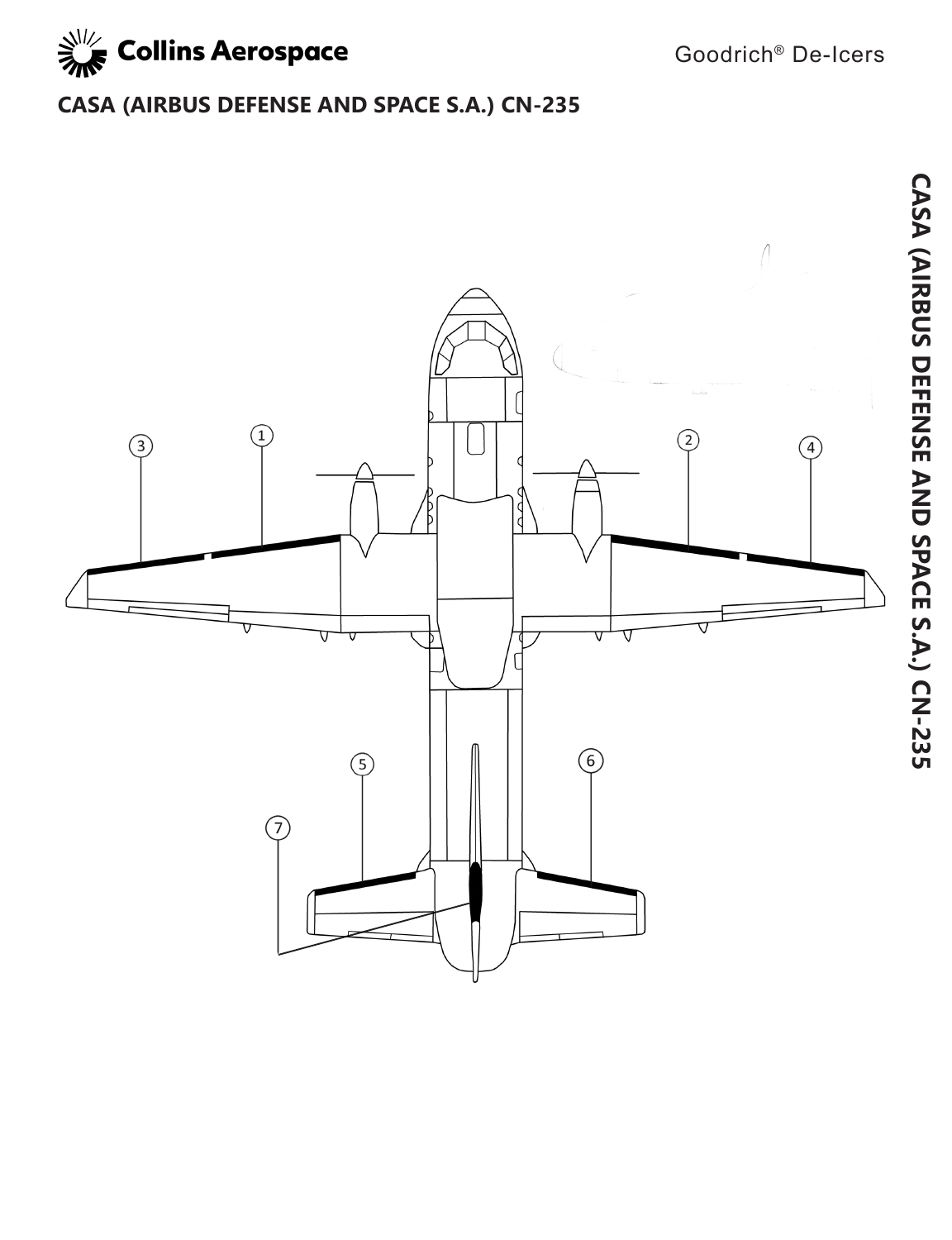

### **STANDARD DE-ICE BOOTS**

| <b>POSITION</b><br>ID | <b>GOODRICH PART</b><br><b>NUMBER</b> | <b>AIRCRAFT OEM P/N</b> | <b>DESCRIPTION</b>                    | <b>OTY PER</b><br><b>AIRCRAFT</b> | <b>WT</b> |
|-----------------------|---------------------------------------|-------------------------|---------------------------------------|-----------------------------------|-----------|
|                       | 29S-7D5154-01                         |                         | NACELLE-BREAK LH DE-ICE BOOT          |                                   | 7.9       |
|                       | 29S-7D5154-02                         |                         | NACELLE-BREAK RH DE-ICE BOOT          |                                   | 7.9       |
|                       | 29S-7D5154-03                         |                         | BREAK-TIP LH DE-ICE BOOT              |                                   | 7.8       |
| 4                     | 29S-7D5154-04                         |                         | BREAK-TIP RH DE-ICE BOOT              |                                   | 7.8       |
|                       | 29S-7D5154-05                         |                         | HORIZONTAL STABILIZER LH DE-ICE BOOT  |                                   | 4.7       |
| 6                     | 29S-7D5154-06                         |                         | HORIZONTAL STABILIZER RH DE-ICE BOOT  |                                   | 4.7       |
|                       | 29S-7D5154-07                         |                         | <b>VERTICAL STABILZER DE-ICE BOOT</b> |                                   | 4.3       |

### **OPTIONAL STANDARD DE-ICE BOOTS**

| <b>POSITION</b><br>ID | <b>GOODRICH PART</b><br><b>NUMBER</b> | <b>AIRCRAFT OEM P/N</b> | <b>DESCRIPTION</b>                                       | <b>OTY PER</b><br><b>AIRCRAFT</b> | <b>WT</b> |
|-----------------------|---------------------------------------|-------------------------|----------------------------------------------------------|-----------------------------------|-----------|
|                       | 29S-7D5154-09                         |                         | HORIZONTAL STABILIZER LH (ESTANE®)<br><b>DE-ICE BOOT</b> |                                   | 4.7       |
|                       | 29S-7D5154-10                         |                         | HORIZONTAL STABILIZER RH (ESTANE®)<br><b>DE-ICE BOOT</b> |                                   | 4.7       |

\*ESTANE® DE-ICERS HAVE A SURFACE PLY RESISTANT TO DIESTER TYPE ENGINE OIL

#### **FASTboot® DE-ICE BOOTS**

| <b>POSITION</b><br>ID | <b>GOODRICH PART</b><br><b>NUMBER</b> | <b>AIRCRAFT OEM P/N</b> | <b>DESCRIPTION</b>                                       | <b>OTY PER</b><br><b>AIRCRAFT</b> | <b>WT</b> |
|-----------------------|---------------------------------------|-------------------------|----------------------------------------------------------|-----------------------------------|-----------|
|                       | P29S-7D5154-01                        |                         | FASTBOOT® NACELLE-BREAK LH DE-ICE<br><b>BOOT</b>         |                                   | 7.9       |
|                       | P29S-7D5154-02                        |                         | FASTBOOT® NACELLE-BREAK RH DE-ICE<br><b>BOOT</b>         |                                   | 7.9       |
|                       | P29S-7D5154-03                        |                         | FASTBOOT® BREAK-TIP LH DE-ICE BOOT                       |                                   | 7.8       |
| 4                     | P29S-7D5154-04                        |                         | FASTBOOT® BREAK-TIP RH DE-ICE BOOT                       |                                   | 7.8       |
|                       | P29S-7D5154-05                        |                         | FASTBOOT® HORIZONTAL STABILIZER LH<br><b>DE-ICE BOOT</b> |                                   | 4.7       |
| 6                     | P29S-7D5154-06                        |                         | FASTBOOT® HORIZONTAL STABILIZER RH<br><b>DE-ICE BOOT</b> |                                   | 4.7       |
|                       | P29S-7D5154-07                        |                         | FASTBOOT® VERTICAL STABILIZER DE-ICE<br><b>BOOT</b>      |                                   | 4.3       |

#### **OPTIONAL FASTboot® DE-ICE BOOTS**

| <b>POSITION</b><br>ID | <b>GOODRICH PART</b><br><b>NUMBER</b> | <b>AIRCRAFT OEM P/N</b> | <b>DESCRIPTION</b>                                            | <b>OTY PER</b><br><b>AIRCRAFT</b> | <b>WT</b> |
|-----------------------|---------------------------------------|-------------------------|---------------------------------------------------------------|-----------------------------------|-----------|
|                       | P29S-7D5154-09                        |                         | FASTBOOT® HORIZONTAL STABILIZER LH<br>(ESTANE®) DE-ICE BOOT   |                                   | 4.7       |
|                       | P29S-7D5154-10                        |                         | ! FASTBOOT® HORIZONTAL STABILIZER RH<br>(ESTANE®) DE-ICE BOOT |                                   | 4.7       |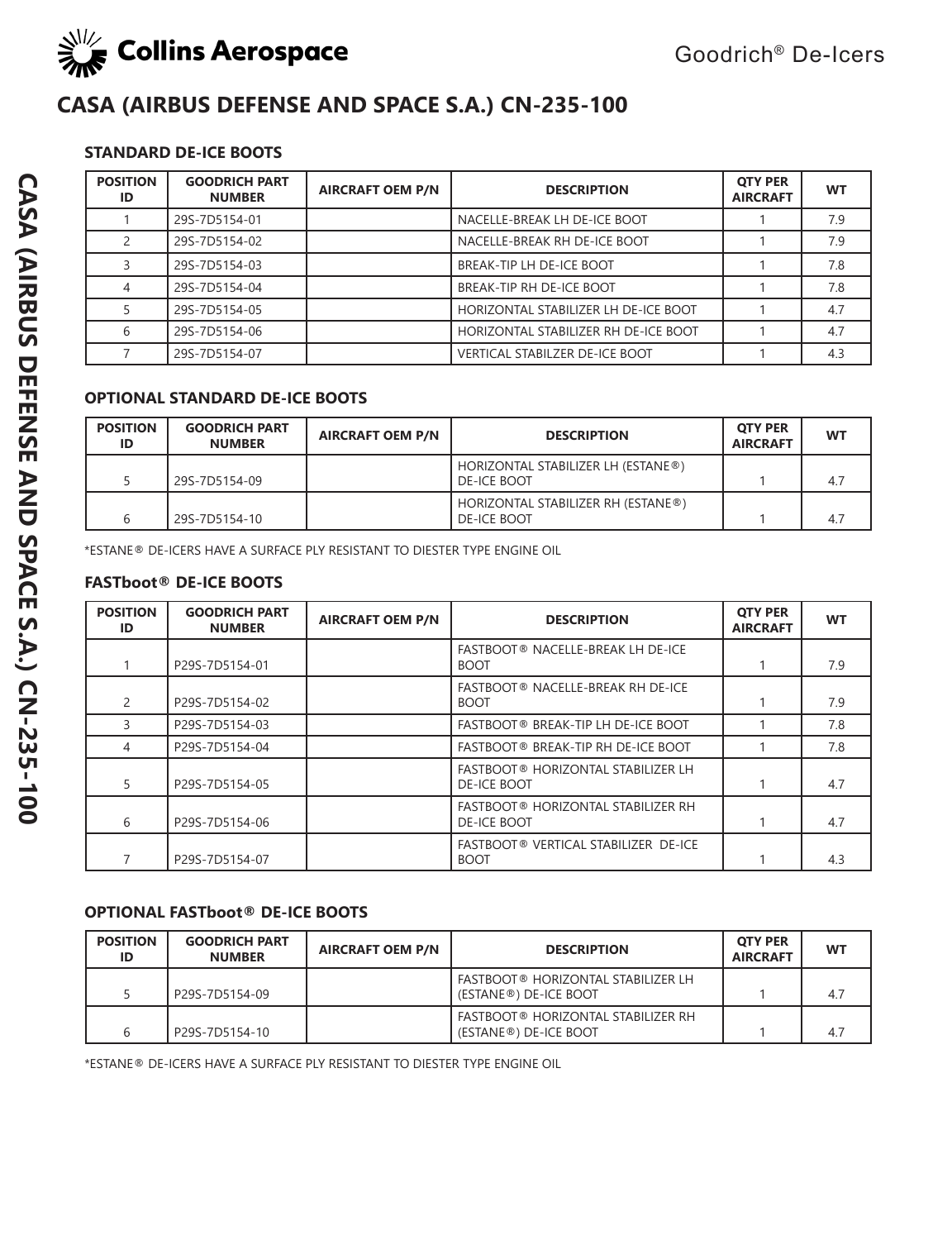

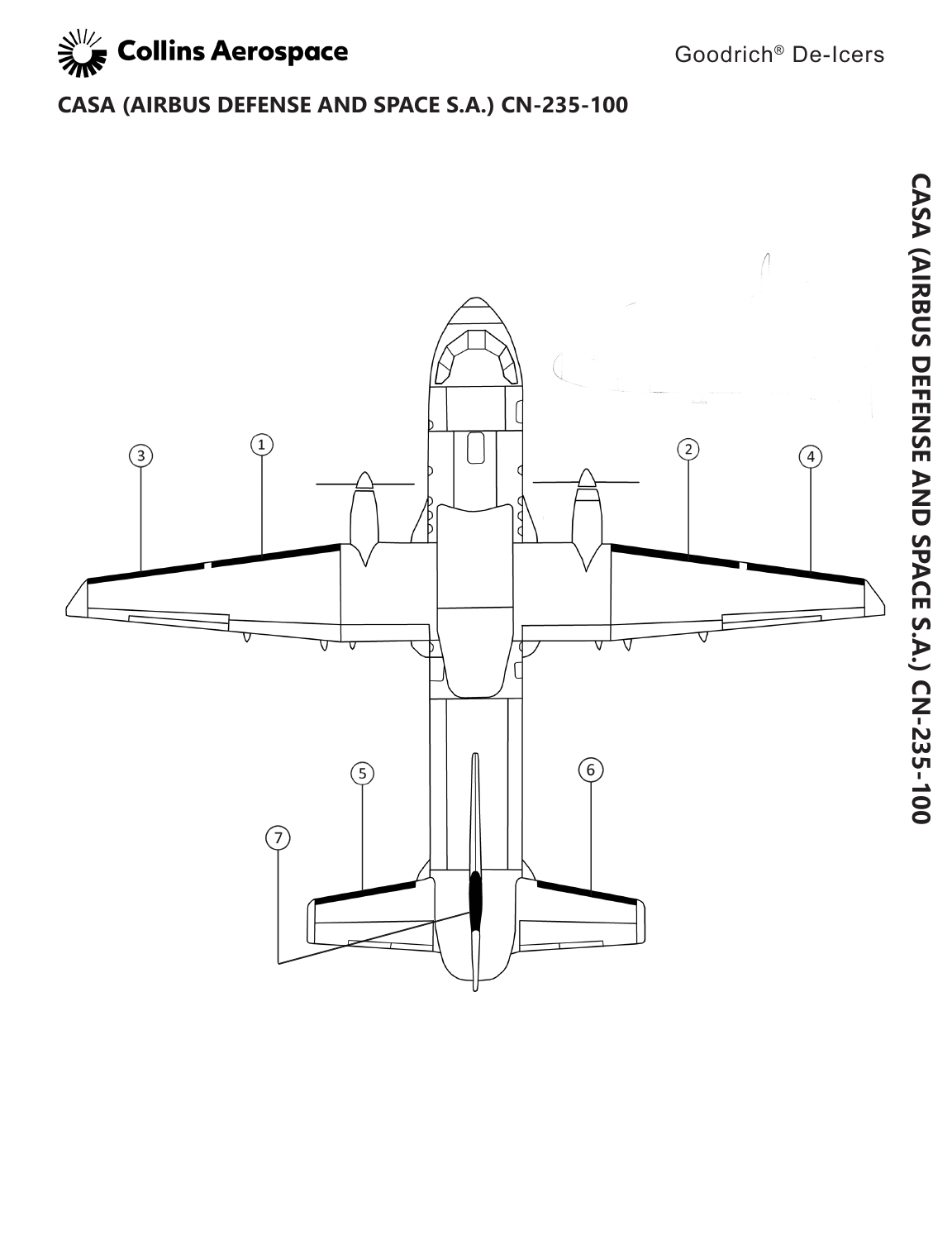

## **STANDARD DE-ICE BOOTS**

| <b>POSITION</b><br>ID | <b>GOODRICH PART</b><br><b>NUMBER</b> | <b>AIRCRAFT OEM P/N</b> | <b>DESCRIPTION</b>                   | <b>OTY PER</b><br><b>AIRCRAFT</b> | <b>WT</b> |
|-----------------------|---------------------------------------|-------------------------|--------------------------------------|-----------------------------------|-----------|
|                       | 29S-7D5154-11                         |                         | NACELLE-BREAK LH DE-ICE BOOT         |                                   | 12.2      |
|                       | 29S-7D5154-12                         |                         | NACELLE-BREAK RH DE-ICE BOOT         |                                   | 12.2      |
|                       | 29S-7D5154-13                         |                         | BREAK-TIP LH DE-ICE BOOT             |                                   | 10.9      |
| 4                     | 29S-7D5154-14                         |                         | BREAK-TIP RH DE-ICE BOOT             |                                   | 10.9      |
|                       | 29S-7D5154-05*                        |                         | HORIZONTAL STABILIZER LH DE-ICE BOOT |                                   | 4.7       |
| 6                     | 29S-7D5154-06*                        |                         | HORIZONTAL STABILIZER RH DE-ICE BOOT |                                   | 4.7       |
|                       | 29S-7D5154-07                         |                         | VERTICAL STABILZER DE-ICE BOOT       |                                   | 4.3       |

#### **OPTIONAL STANDARD DE-ICE BOOTS**

| <b>POSITION</b><br>ID | <b>GOODRICH PART</b><br><b>NUMBER</b> | <b>AIRCRAFT OEM P/N</b> | <b>DESCRIPTION</b>                                       | <b>OTY PER</b><br><b>AIRCRAFT</b> | <b>WT</b> |
|-----------------------|---------------------------------------|-------------------------|----------------------------------------------------------|-----------------------------------|-----------|
|                       | 29S-7D5154-09*                        |                         | HORIZONTAL STABILIZER LH (ESTANE®)<br><b>DE-ICE BOOT</b> |                                   | 4.7       |
|                       | 29S-7D5154-21                         |                         | HORIZONTAL STABILIZER LH DE-ICE BOOT                     |                                   | 6.1       |
|                       | 29S-7D5154-23                         |                         | HORIZONTAL STABILIZER LH (ESTANE®)<br><b>DE-ICE BOOT</b> |                                   | 6.1       |
| 6                     | 29S-7D5154-10*                        |                         | HORIZONTAL STABILIZER RH (ESTANE®)<br><b>DE-ICE BOOT</b> |                                   | 4.7       |
| 6                     | 29S-7D5154-22                         |                         | HORIZONTAL STABILIZER RH DE-ICE BOOT                     |                                   | 6.1       |
| 6                     | 29S-7D5154-24                         |                         | HORIZONTAL STABILIZER RH (ESTANE®)<br><b>DE-ICE BOOT</b> |                                   | 6.1       |

\*ESTANE® DE-ICERS HAVE A SURFACE PLY RESISTANT TO DIESTER TYPE ENGINE OIL

\*(P)29S-7D5154-21-22-23-24 REPLACE –5-6-9-10 RESPECTIVELY

#### **FASTboot® DE-ICE BOOTS**

| <b>POSITION</b><br>ID | <b>GOODRICH PART</b><br><b>NUMBER</b> | <b>AIRCRAFT OEM P/N</b> | <b>DESCRIPTION</b>                                       | <b>OTY PER</b><br><b>AIRCRAFT</b> | <b>WT</b> |
|-----------------------|---------------------------------------|-------------------------|----------------------------------------------------------|-----------------------------------|-----------|
|                       | P29S-7D5154-11                        |                         | FASTBOOT® NACELLE-BREAK LH DE-ICE<br><b>BOOT</b>         |                                   | 12.2      |
| $\mathcal{P}$         | P29S-7D5154-12                        |                         | FASTBOOT® NACELLE-BREAK RH DE-ICE<br><b>BOOT</b>         |                                   | 12.2      |
|                       | P29S-7D5154-13                        |                         | FASTBOOT® BREAK-TIP RH DE-ICE BOOT                       |                                   | 10.9      |
|                       | P29S-7D5154-14                        |                         | FASTBOOT® BREAK-TIP LH DE-ICE BOOT                       |                                   | 10.9      |
| 5.                    | P29S-7D5154-05*                       |                         | FASTBOOT® HORIZONTAL STABILIZER LH<br><b>DE-ICE BOOT</b> |                                   | 4.7       |
| 6                     | P29S-7D5154-06*                       |                         | FASTBOOT® HORIZONTAL STABILIZER RH<br><b>DE-ICE BOOT</b> |                                   | 4.7       |
|                       | P29S-7D5154-07                        |                         | FASTBOOT® VERTICAL STABILIZER DE-ICE<br><b>BOOT</b>      |                                   | 4.3       |

(CONTINUED)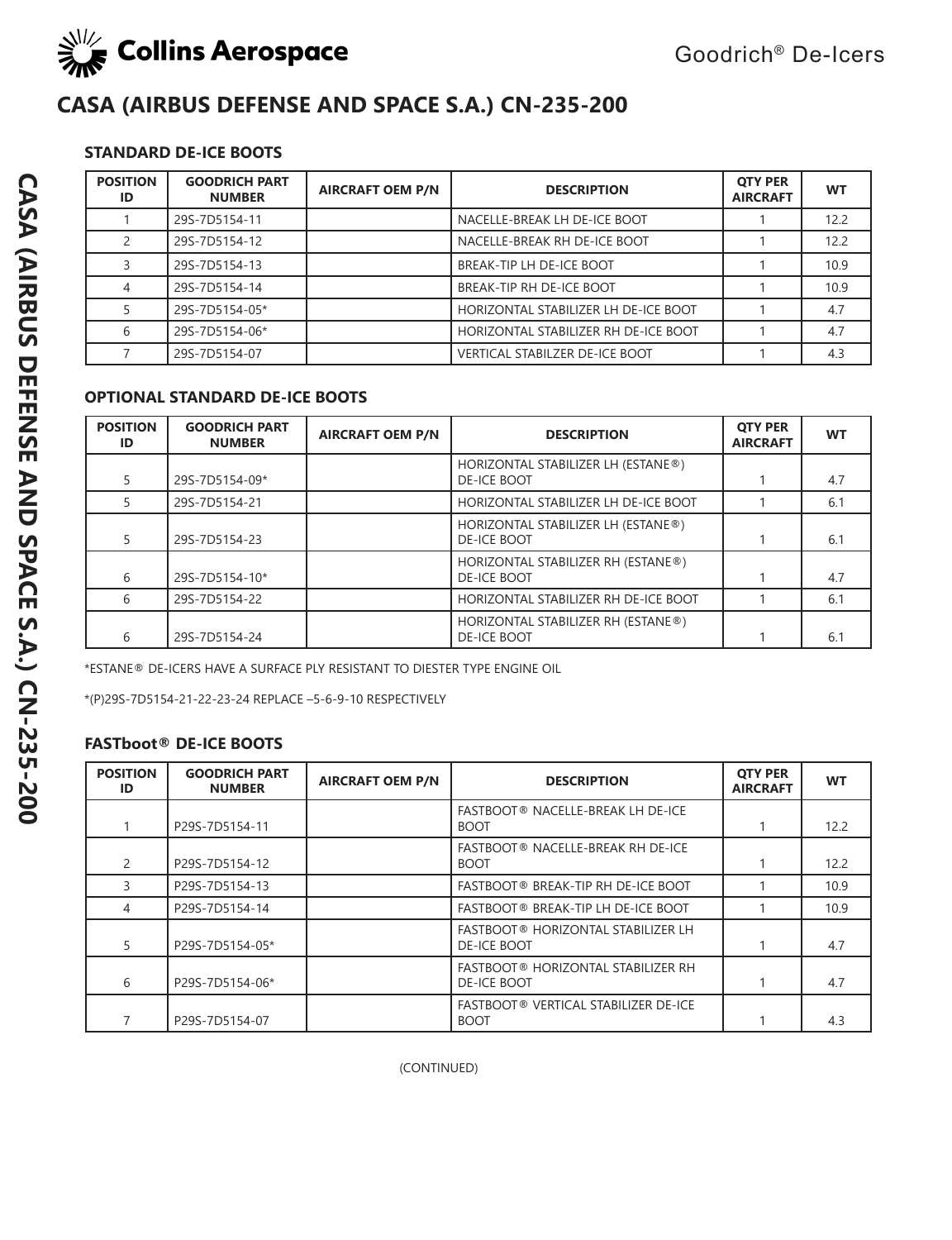

### **OPTIONAL FASTboot® DE-ICE BOOTS**

| <b>POSITION</b><br>ID | <b>GOODRICH PART</b><br><b>NUMBER</b> | <b>AIRCRAFT OEM P/N</b> | <b>DESCRIPTION</b>                                          | <b>OTY PER</b><br><b>AIRCRAFT</b> | <b>WT</b> |
|-----------------------|---------------------------------------|-------------------------|-------------------------------------------------------------|-----------------------------------|-----------|
|                       | P29S-7D5154-09*                       |                         | FASTBOOT® HORIZONTAL STABILIZER LH<br>(ESTANE®) DE-ICE BOOT |                                   | 4.7       |
|                       | P29S-7D5154-21                        |                         | FASTBOOT® HORIZONTAL STABILIZER LH<br><b>DE-ICE BOOT</b>    |                                   | 6.1       |
| 5                     | P29S-7D5154-23                        |                         | FASTBOOT® HORIZONTAL STABILIZER LH<br>(ESTANE®) DE-ICE BOOT |                                   | 6.1       |
| 6                     | P29S-7D5154-10*                       |                         | FASTBOOT® HORIZONTAL STABILIZER RH<br>(ESTANE®) DE-ICE BOOT |                                   | 4.7       |
| 6                     | P29S-7D5154-22                        |                         | FASTBOOT® HORIZONTAL STABILIZER RH<br><b>DE-ICE BOOT</b>    |                                   | 6.1       |
|                       | P29S-7D5154-24                        |                         | FASTBOOT® HORIZONTAL STABILIZER RH<br>(ESTANE®) DE-ICE BOOT |                                   | 6.1       |

\*(P)29S-7D5154-21-22-23-24 REPLACE –5-6-9-10 RESPECTIVELY

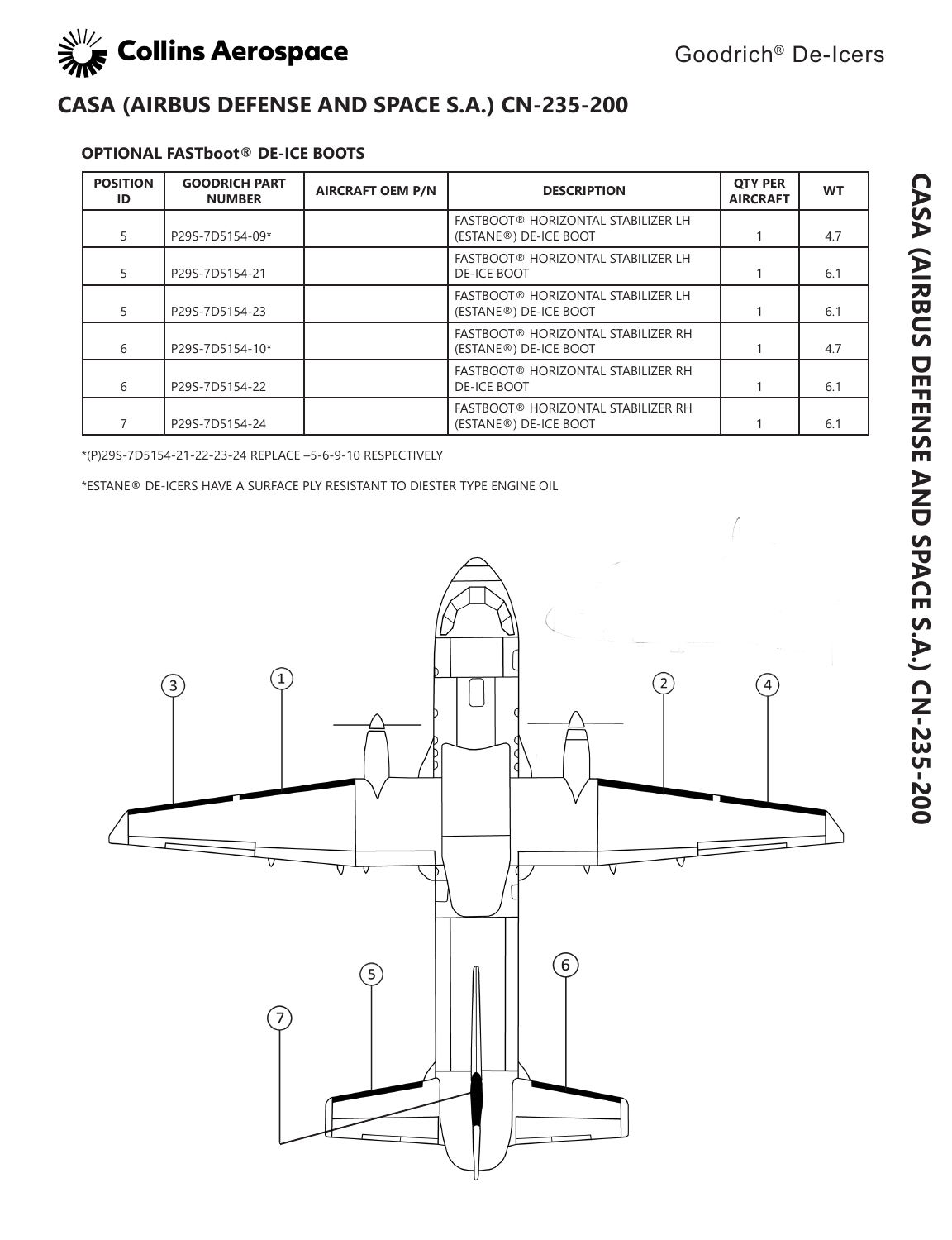

## **STANDARD DE-ICE BOOTS**

| <b>POSITION</b><br>ID | <b>GOODRICH PART</b><br><b>NUMBER</b> | <b>AIRCRAFT OEM P/N</b> | <b>DESCRIPTION</b>                    | <b>OTY PER</b><br><b>AIRCRAFT</b> | <b>WT</b> |
|-----------------------|---------------------------------------|-------------------------|---------------------------------------|-----------------------------------|-----------|
|                       | 29S-7D5154-11                         |                         | NACELLE-BREAK LH DE-ICE BOOT          |                                   | 12.2      |
|                       | 29S-7D5154-12                         |                         | NACELLE-BREAK RH DE-ICE BOOT          |                                   | 12.2      |
|                       | 29S-7D5154-13                         |                         | BREAK-TIP LH DE-ICE BOOT              |                                   | 10.9      |
|                       | 29S-7D5154-14                         |                         | BREAK-TIP RH DE-ICE BOOT              |                                   | 10.9      |
|                       | 29S-7D5154-05*                        |                         | HORIZONTAL STABILIZER LH DE-ICE BOOT  |                                   | 4.7       |
| 6                     | 29S-7D5154-06*                        |                         | HORIZONTAL STABILIZER RH DE-ICE BOOT  |                                   | 4.7       |
|                       | 29S-7D5154-07                         |                         | <b>VERTICAL STABILZER DE-ICE BOOT</b> |                                   | 4.3       |

## **OPTIONAL STANDARD DE-ICE BOOTS**

| <b>POSITION</b><br>ID | <b>GOODRICH PART</b><br><b>NUMBER</b> | <b>AIRCRAFT OEM P/N</b> | <b>DESCRIPTION</b>                                       | <b>OTY PER</b><br><b>AIRCRAFT</b> | <b>WT</b> |
|-----------------------|---------------------------------------|-------------------------|----------------------------------------------------------|-----------------------------------|-----------|
|                       | 29S-7D5154-09*                        |                         | HORIZONTAL STABILIZER LH (ESTANE®)<br><b>DE-ICE BOOT</b> |                                   | 4.7       |
|                       | 29S-7D5154-21                         |                         | HORIZONTAL STABILIZER LH DE-ICE BOOT                     |                                   | 6.1       |
|                       | 29S-7D5154-23                         |                         | HORIZONTAL STABILIZER LH (ESTANE®)<br><b>DE-ICE BOOT</b> |                                   | 6.1       |
| 6                     | 29S-7D5154-10*                        |                         | HORIZONTAL STABILIZER RH (ESTANE®)<br>DE-ICE BOOT        |                                   | 4.7       |
| 6                     | 29S-7D5154-22                         |                         | HORIZONTAL STABILIZER RH DE-ICE BOOT                     |                                   | 6.1       |
| 6                     | 29S-7D5154-24                         |                         | HORIZONTAL STABILIZER RH (ESTANE®)<br><b>DE-ICE BOOT</b> |                                   | 6.1       |

\*(P)29S-7D5154-21-22-23-24 REPLACE –5-6-9-10 RESPECTIVELY

ESTANE® DE-ICERS HAVE A SURFACE PLY RESISTANT TO DIESTER TYPE ENGINE OIL

### **FASTboot® DE-ICE BOOTS**

| <b>POSITION</b><br>ID | <b>GOODRICH PART</b><br><b>NUMBER</b> | <b>AIRCRAFT OEM P/N</b> | <b>DESCRIPTION</b>                                       | <b>OTY PER</b><br><b>AIRCRAFT</b> | <b>WT</b> |
|-----------------------|---------------------------------------|-------------------------|----------------------------------------------------------|-----------------------------------|-----------|
|                       | P29S-7D5154-11                        |                         | FASTBOOT® NACELLE-BREAK LH DE-ICE<br><b>BOOT</b>         |                                   | 12.2      |
| 2                     | P29S-7D5154-12                        |                         | FASTBOOT® NACELLE-BREAK RH DE-ICE<br><b>BOOT</b>         |                                   | 12.2      |
|                       | P29S-7D5154-13                        |                         | FASTBOOT® BREAK-TIP RH DE-ICE BOOT                       |                                   | 10.9      |
| 4                     | P29S-7D5154-14                        |                         | FASTBOOT® BREAK-TIP LH DE-ICE BOOT                       |                                   | 10.9      |
| 5                     | P29S-7D5154-05*                       |                         | FASTBOOT® HORIZONTAL STABILIZER LH<br><b>DE-ICE BOOT</b> |                                   | 4.7       |
| 6                     | P29S-7D5154-06*                       |                         | FASTBOOT® HORIZONTAL STABILIZER RH<br><b>DE-ICE BOOT</b> |                                   | 4.7       |
|                       | P29S-7D5154-07                        |                         | FASTBOOT® VERTICAL STABILIZER DE-ICE<br><b>BOOT</b>      |                                   | 4.3       |

(CONTINUED)